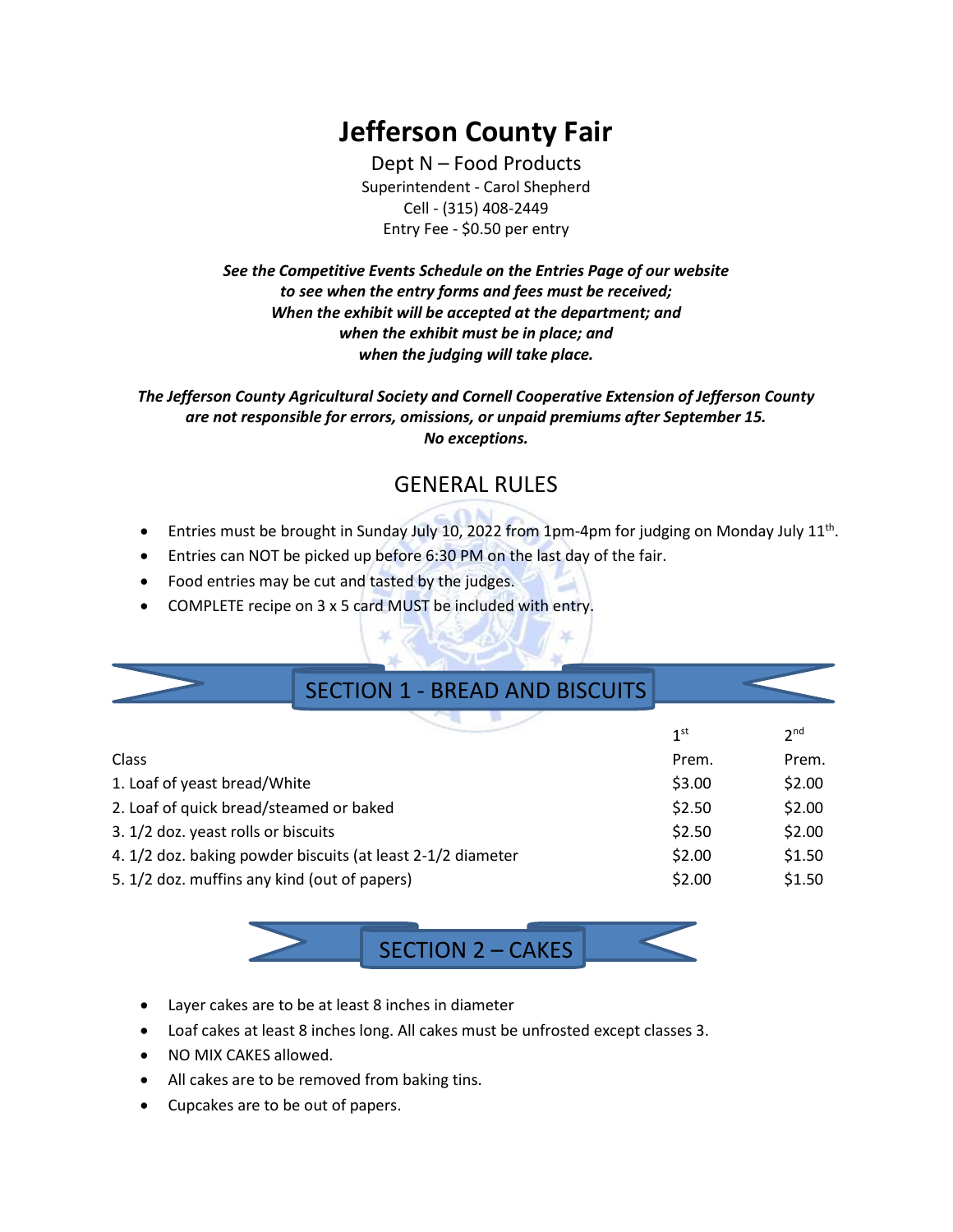|                               | 1 <sup>st</sup> | 2 <sub>nd</sub> |
|-------------------------------|-----------------|-----------------|
| Class                         | Prem.           | Prem.           |
| 1. Loaf cake                  | \$3.00          | \$2.00          |
| 2. Angel food cake            | \$4.00          | \$3.00          |
| 3. Cheesecake                 | \$3.00          | \$2.00          |
| 4. Carrot Cake, frosted       | \$3.00          | \$2.00          |
| 5. Decorated cake (real cake) | \$4.00          | \$3.00          |
| 6. Donuts (6)                 | \$2.50          | \$2.00          |
| 7. Cupcakes (6), frosted      | \$2.50          | \$2.00          |

|                                                                                                                                                | <b>SECTION 3 - COOKIES AND CANDY</b>                                     |                                                                  |                                                                  |
|------------------------------------------------------------------------------------------------------------------------------------------------|--------------------------------------------------------------------------|------------------------------------------------------------------|------------------------------------------------------------------|
| Class<br>1. 1/2 Doz. Cookies - rolled (any kind)<br>2. 1/2 Doz. Cookies - drop (any kind)<br>3. Brownies (6)<br>4. Candy (6 pieces) (any kind) |                                                                          | 1 <sup>st</sup><br>Prem.<br>\$2.50<br>\$2.50<br>\$2.50<br>\$2.00 | 2 <sup>nd</sup><br>Prem.<br>\$2.00<br>\$2.00<br>\$2.00<br>\$1.50 |
|                                                                                                                                                | <b>SECTION 4 - PIES</b><br>Pies are to be at least 8 inches in diameter. |                                                                  |                                                                  |
|                                                                                                                                                |                                                                          | 1 <sup>st</sup>                                                  | 2 <sup>nd</sup>                                                  |
| Class                                                                                                                                          |                                                                          | Prem.                                                            | Prem.                                                            |
| 1. Two - crust pie - any kind                                                                                                                  |                                                                          | \$3.50                                                           | \$2.50                                                           |
| 2. One - crust pie - any kind                                                                                                                  |                                                                          | \$3.50                                                           | \$2.50                                                           |



• Create a dessert consisting of a combination of a purchased mix plus your own ingredients.

• Complete recipe must be submitted with entry.

|                   | 1 <sup>st</sup> | 2 <sub>nd</sub> |
|-------------------|-----------------|-----------------|
| Class             | Prem.           | Prem.           |
| 1. Quick bread    | \$2.50          | \$2.00          |
| 2. Cake           | \$3.00          | \$2.00          |
| 3. Cookies        | \$2.50          | \$2.00          |
| 4. Other Desserts | \$2.50          | \$2.00          |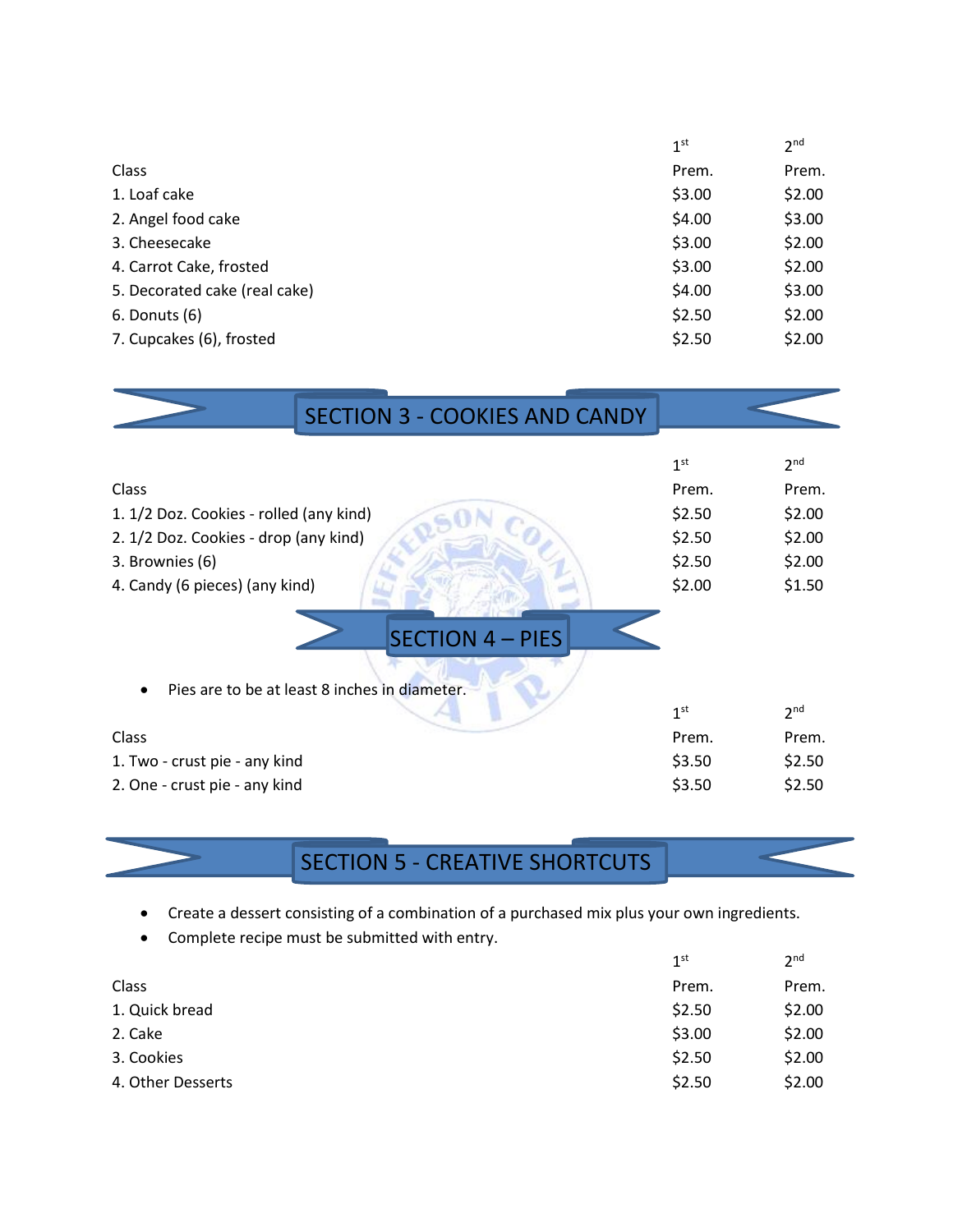|                                         | <b>SECTION 6 - FRUIT DELIGHTS</b> |        |                 |
|-----------------------------------------|-----------------------------------|--------|-----------------|
|                                         |                                   | 1st    | 2 <sub>nd</sub> |
| Class                                   |                                   | Prem.  | Prem.           |
| 1. Fruit dessert (apple crisp, etc.)    |                                   | \$2.50 | \$2.00          |
| 2. Pastries (danish, sweet rolls, etc.) |                                   | \$2.50 | \$2.00          |

## SECTION 7 - CANNED FRUITS & VEGETABLES

Standards for canned fruits and vegetables:

- Color: As near as possible that of the natural fruit or vegetable.
- Pack: Arrangement with reference to symmetry and best use of space.
- Clearness: Syrup or liquid free from seeds.
- Containers: Fruits, vegetables in regular canning jars, with rubber rings and screw tops in place.

*ingless* шć

- Labels: Suitable, uniform, neat.
- As large a proportion of solids as possible.
- Uniformity of shape and size.
- To consist of one can of each.
- Double entry not allowed.

|                         | 1 <sup>st</sup> | 2 <sup>nd</sup> |
|-------------------------|-----------------|-----------------|
| Class                   | Prem.           | Prem.           |
| 1. Apples               | \$1.50          | \$1.00          |
| 2. Blackberries         | \$1.50          | \$1.00          |
| 3. Peaches              | \$1.50          | \$1.00          |
| 4. Pears                | \$1.50          | \$1.00          |
| 5. Plums                | \$1.50          | \$1.00          |
| 6. Rhubarb              | \$1.50          | \$1.00          |
| 7. Raspberries - red    | \$1.50          | \$1.00          |
| 8. Raspberries - black  | \$1.50          | \$1.00          |
| 9. Any Other Fruit      | \$1.50          | \$1.00          |
| 10. Beets               | \$1.50          | \$1.00          |
| 11. Carrots             | \$1.50          | \$1.00          |
| 12. Corn                | \$1.50          | \$1.00          |
| 13. Greens              | \$1.50          | \$1.00          |
| 14. Peas                | \$1.50          | \$1.00          |
| 15. Tomatoes            | \$1.50          | \$1.00          |
| 16. Tomato Juice        | \$1.50          | \$1.00          |
| 17. Any Other Vegetable | \$1.50          | \$1.00          |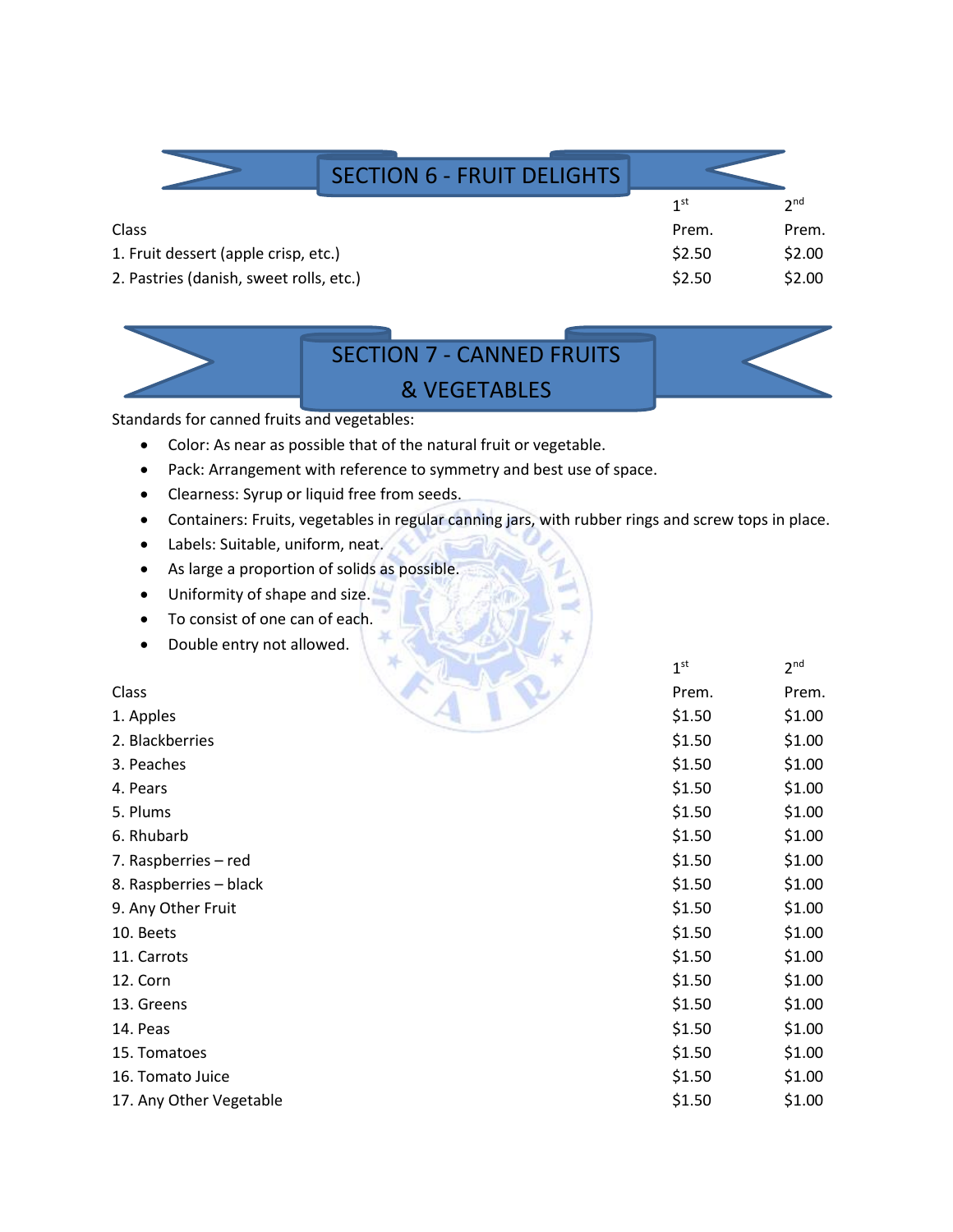## SECTION 8 - PICKLES AND RELISHES

• Pickles should be exhibited in regular canning jars.

|                            | 1 <sup>st</sup> | 2 <sup>nd</sup> |
|----------------------------|-----------------|-----------------|
| Class                      | Prem.           | Prem.           |
| 1. Beets                   | \$1.50          | \$1.00          |
| 2. Cucumber - sweet        | \$1.50          | \$1.00          |
| 3. Chili sauce             | \$1.50          | \$1.00          |
| 4. Dill Pickles            | \$1.50          | \$1.00          |
| 5. Mixed pickles           | \$1.50          | \$1.00          |
| 6. Onions - pickled        | \$1.50          | \$1.00          |
| 7. Relish - corn           | \$1.50          | \$1.00          |
| 8. Relish - pepper         | \$1.50          | \$1.00          |
| 9. Watermelon rind pickles | \$1.50          | \$1.00          |
| 10. Zucchini Relish        | \$1.50          | \$1.00          |
| 11. Any other pickle       | \$1.50          | \$1.00          |
| 12. Any other relish       | \$1.50          | \$1.00          |
| 13. Salsa                  | \$1.50          | \$1.00          |
| 14. Sauces, (any type)     | \$1.50          | \$1.00          |
|                            |                 |                 |

pangan sa

|                            | <b>SECTION 9 - JELLIES OR JAMS</b>                         |                 |                 |
|----------------------------|------------------------------------------------------------|-----------------|-----------------|
|                            | Jellies and jams should be in regular 1/2 PINT JELLY JARS. |                 |                 |
|                            |                                                            | 1 <sup>st</sup> | 2 <sup>nd</sup> |
| Class                      |                                                            | Prem.           | Prem.           |
| 1. Cranapple Jelly         |                                                            | \$1.50          | \$1.00          |
| 2. Grape Jelly             |                                                            | \$1.50          | \$1.00          |
| 3. Apple Jelly             |                                                            | \$1.50          | \$1.00          |
| 4. Any other Jelly         |                                                            | \$1.50          | \$1.00          |
| 5. Peach Jam               |                                                            | \$1.50          | \$1.00          |
| 6. Red raspberry Jam       |                                                            | \$1.50          | \$1.00          |
| 7. Black Raspberry Jam     |                                                            | \$1.50          | \$1.00          |
| 8. Strawberry Jam          |                                                            | \$1.50          | \$1.00          |
| 9. Any other Jam           |                                                            | \$1.50          | \$1.00          |
| 10. Apple butter           |                                                            | \$1.50          | \$1.00          |
| 11. Orange marmalade       |                                                            | \$1.50          | \$1.00          |
| 12. Strawberry-Rhubarb Jam |                                                            | \$1.50          | \$1.00          |
|                            |                                                            |                 |                 |